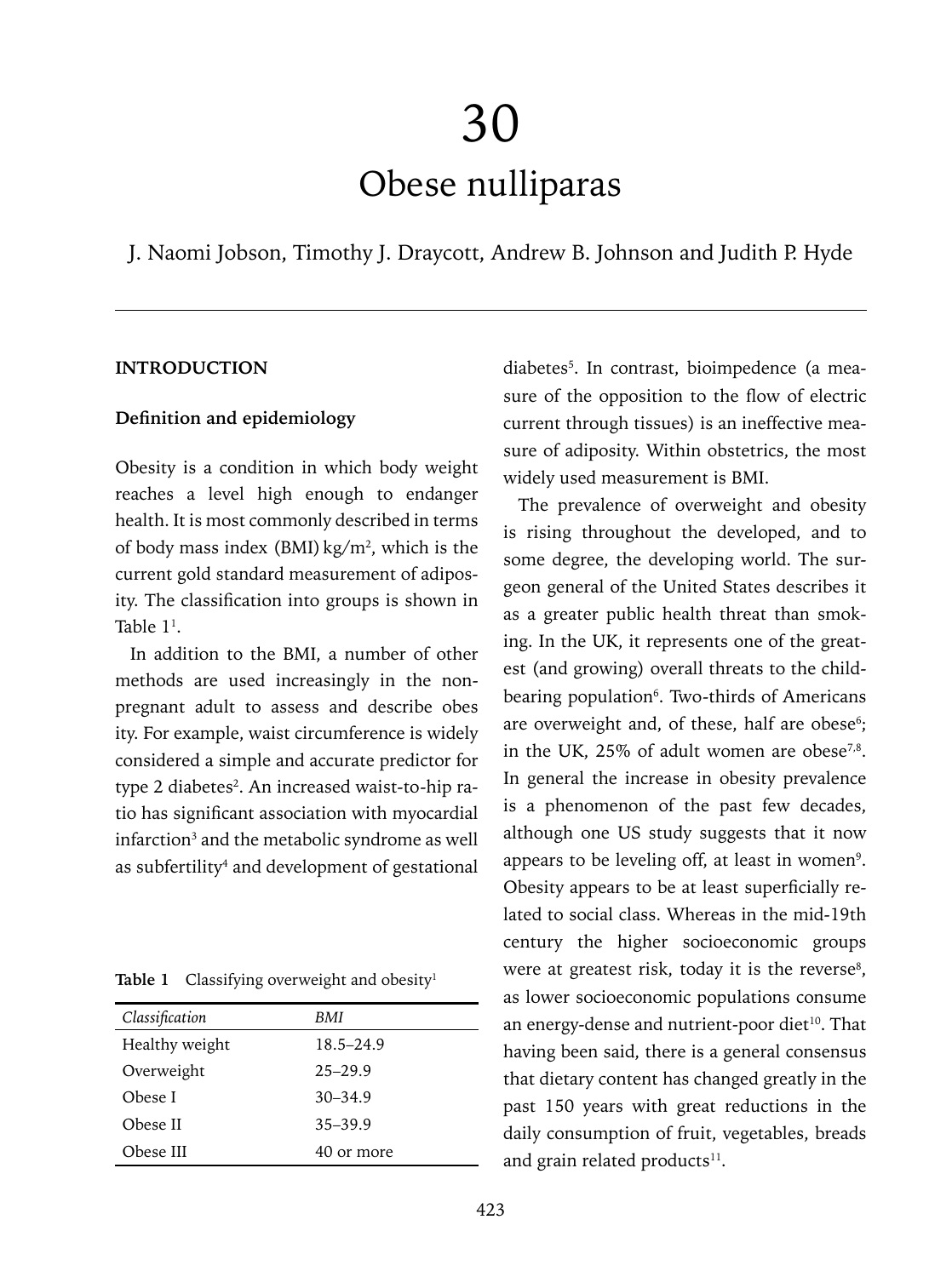# **HOW DOES OBESITY AFFECT MOTHER AND FETUS?**

# **Conception and miscarriage**

Both fertility and maintenance of early pregnancy are affected by obesity. Although it is difficult to differentiate between the effects of obesity and polycystic ovarian syndrome and diabetes, obesity is independently associated with anovulation. This was clearly demonstrated in the large cohort US-based Nurses' Health Study  $II^{12}$  and other smaller studies<sup>13</sup>. Insulin resistance is likely to be the main contributing factor. Ovarian physiology is altered both by directly increasing ovarian steroidogenesis and by reducing sex hormone-binding globulin synthesis, which leads to higher free androgen levels $14$ . Another factor that has been identified as a possible causative agent is a elevated mullerian inhibiting substance, characteristically raised in polycystic ovarian syndrome, but also independently associated with anovulation in obesity<sup>15</sup>.

Although anovulation is the main factor causing subfertility in obesity, there are others as well. A high BMI reduces the spontaneous pregnancy rate in both ovulatory women<sup>16</sup>, and in women without menstrual irregularities $17$ by an unknown mechanism.

Early miscarriage is four times more likely in obese women, although some evidence exists that women with a BMI of 25–30 have no increased risk<sup>18</sup>. Obesity is also a factor in recurrent miscarriages<sup>19,20</sup>.

Evidence for the influence of obesity on *in vitro* fertilization outcome is abundant, but conflicting. An increased early miscarriage rate, and a resultant reduced live birth rate are both firmly established<sup>21</sup>. Several large studies show a higher cancellation rate (due to poor ovarian follicle response) with BMI  $>27^{22,23}$ . Implantation rates and fertilization rates are not significantly reduced $21$ .

## **Antenatal complications**

# *Hypertensive disorders of pregnancy*

The linear association between weight and hypertension in pregnancy (both systolic and diastolic) is well established $24,25$ . In fact, an increased BMI is a stronger risk factor for severe than for mild gestational hypertension<sup>26</sup>. The association between obesity and preeclampsia is also indisputable<sup>27,28</sup>. The risk of pre-eclampsia is doubled with a BMI of 26 and tripled with a BMI of 30 compared to a BMI of 21<sup>28</sup>. The same association is not present with the HELLP (hemolysis, elevated liver enzymes, low platelets) syndrome, supporting the hypothesis that the disease mechanisms are different<sup>29</sup>. The pathological processes are not fully understood; however, oxidative stress, inflammation and altered vascular function have been proposed<sup>30</sup>. Increased serum triglycerides are independently correlated with risk of pre-eclampsia31. As much as one-third of the effect of BMI on pre-eclampsia may be mediated through triglycerides and inflammation<sup>32</sup>; cholesterol levels may also be similarly correlated<sup>25</sup>.

## *Gestational diabetes*

Although the screening criteria for gestational diabetes mellitus (GDM) remain subject to controversy, the role of maternal weight as a risk factor is certain. The correlation between BMI and GDM is direct: a large meta-analysis calculated the odds ratios of developing GDM for overweight, obese and severely obese women as 2.1, 3.6 and 8.6, respectively $33$ . Interestingly, however, once a diagnosis of GDM is made, pregnancy outcomes are similar regardless of maternal BMI34. Weight gain during pregnancy may also be a significant risk factor for diabetes, as mid-trimester BMI is more predictive than pre-pregnancy BMI<sup>35</sup>.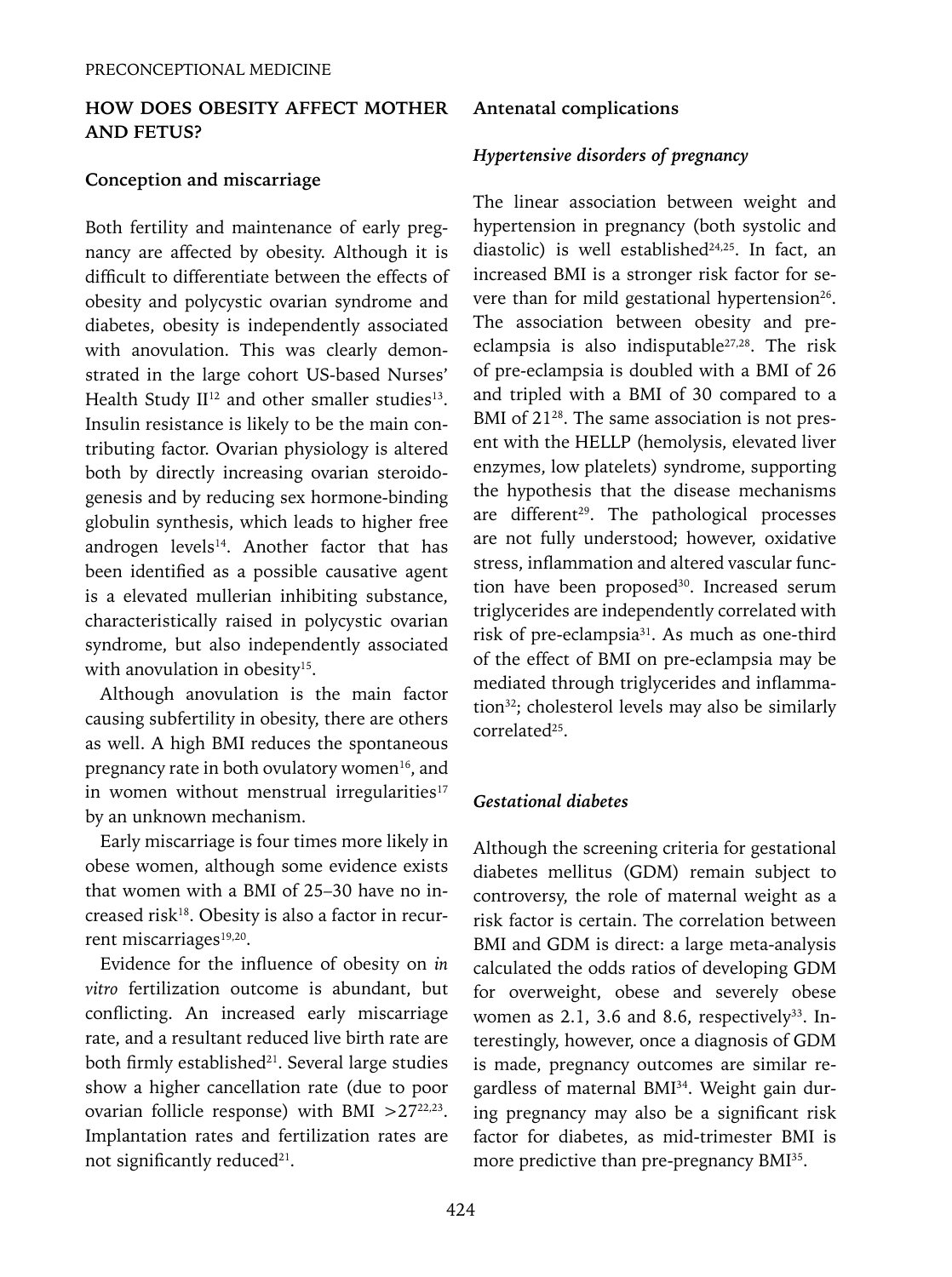## *Thromboembolism*

Venous thromboembolism (VTE) is the leading cause of direct maternal death in the UK. The incidence in pregnancy is about 85 per 100,000 and two-thirds of these are postnatal. Obesity is a well documented risk factor for VTE. Both BMI >25 and delivery by cesarean section independently almost double the risk of postnatal VTE36.

#### *Labor and delivery*

Obesity increases most risks for labor and delivery. As BMI increases, the chance of spontaneous onset of labor at term decreases<sup>37,38</sup>. When the BMI is  $>30$  the chance of spontaneous labor declines by as much as 50%. Excessive weight gain between the first and third trimesters is also associated with longer gestation37. Although the risk of spontaneous preterm labor decreases with increasing BMI, the risk of having a premature baby is increased due to medical intervention<sup>39</sup>, as induction of labor is increased, due in part to the increased numbers of postdate pregnancies<sup>38,40</sup>, as well as the medical disorders mentioned above.

The association between pre-pregnancy maternal BMI and cesarean section risk is linear, and consistently observed in many cohort studies<sup>37,41,42</sup>. The odds ratio for cesarean delivery is 3.2 when BMI is >30 compared with normal<sup>42</sup>. Not only is BMI an independent factor for cesarean delivery, but it may also have a more significant impact than GDM43. Excessive weight gain during pregnancy also acts as a predictor of cesarean delivery independent of pre-pregnancy BMI and diabetic status<sup>44</sup>. The explanation for this increased risk is probably multifactorial, but failure to progress in labor caused by macrosomia and soft tissue dystocia (fat tissue accumulation narrowing the genital tract) has been proposed<sup>45</sup>. Obesity may also impair the ability of the uterus to contract in labor<sup>46</sup>, contributing not only to the increased risk of cesarean delivery, but also to prolonged pregnancy duration. Difficulty performing and interpreting tests of fetal well-being such as ultrasonography, cardiotocography and fetal blood sampling may also be contributory.

## *Anesthetic complications*

A number of important issues are related to the administration of anesthesia in the obese, the most important being difficulty of endotracheal intubation (15%) with increased rates of oxygen desaturation<sup>47</sup>. This latter problem is the result of BMI-exacerbated pregnancyrelated reduced lung capacity and increased work of breathing. The already overloaded cardiovascular system is further stressed by the physiological changes of pregnancy. The very high demand for cardiac output can result in congestive cardiac failure<sup>48</sup> and the strong association between obesity and hypertension and diabetes increases the risk of ischemic heart disease. Gastro-esophageal reflux is a common problem in pregnancy and is exacerbated by the increased gastric volume and hiatus hernia so commonly found in obese patients<sup>49</sup>. Concomitant with these problems, aspiration under anesthesia is increased. The major alternative to general anesthesia, regional blockade, is technically more difficult due to problems in identifying the midline and epidural space, and subsequent dislodgement of catheters. This combination of factors can result in an initial failure rate of up to  $42\%$ <sup>50</sup>.

Of the four deaths directly attributed to anesthesia in the UK 2007 CEMACH report $6$ , two women had BMIs >35; in each case death was caused by airway problems.

On the other side of the coin, some changes associated with pregnancy are actually beneficial to the obese woman. For example, the increased sensitivity of the respiratory center to carbon dioxide protects against obstructive sleep apnea, which is a risk in obese women<sup>48</sup>.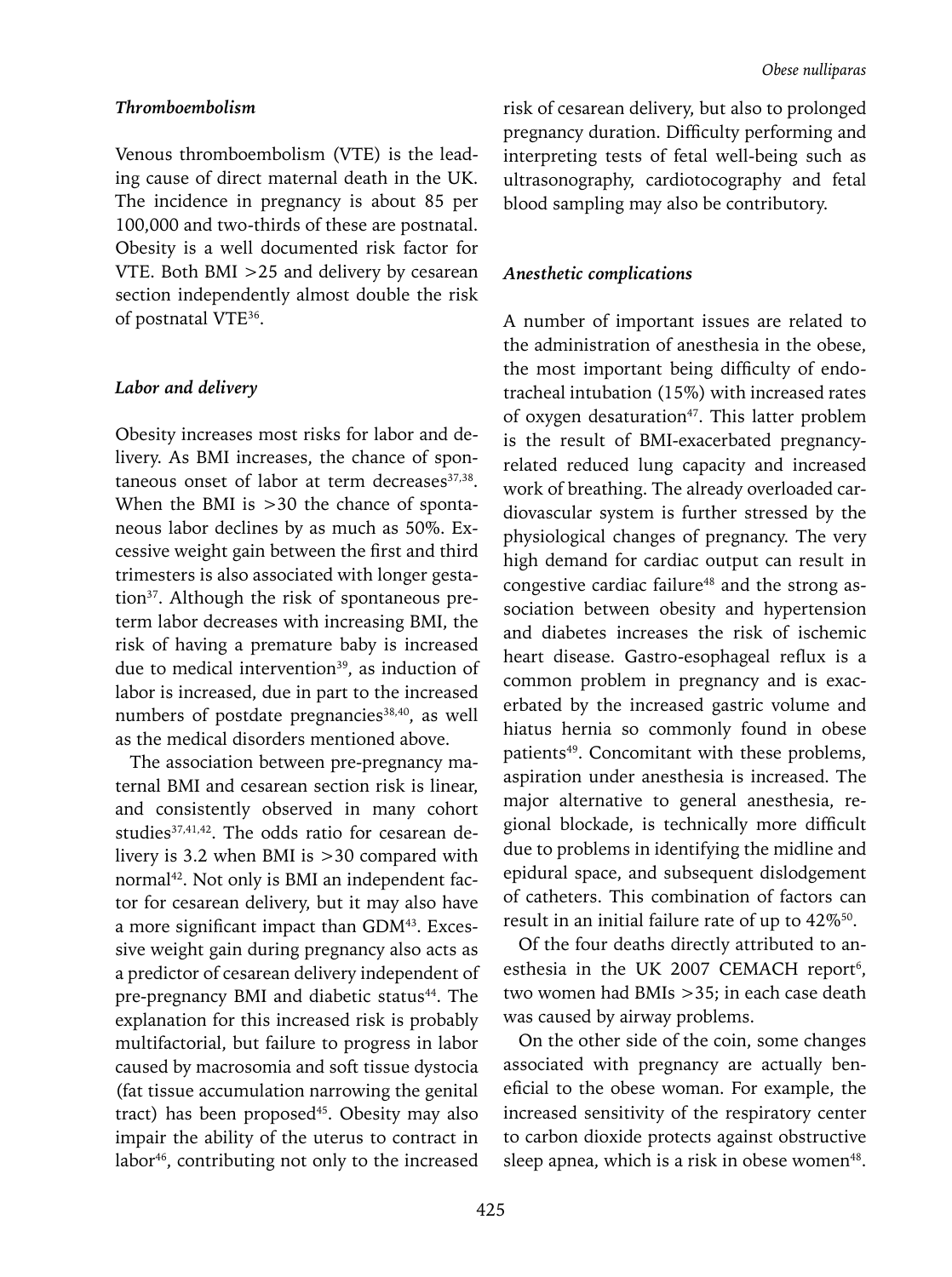#### *Death*

Obesity was highlighted as a risk factor for maternal mortality in both the 2004 and 2007 UK CEMACH reports<sup>6,51</sup>. Fifty-two per cent of deaths in the triennium ending 2005 were in overweight women (BMI >25). The most important causes of death amongst the obese are thromboembolism, sepsis and cardiac disease<sup>6</sup>. The same is likely to be true elsewhere in the developed world; however, in no other country is there such a comprehensive national audit on maternal mortality. In fact, only rarely do national-level databases containing information on pre-pregnancy weight even exist.

#### **Postpartum**

The adverse delivery and postpartum events associated with obesity such as operative vaginal and abdominal delivery, macrosomia and shoulder dystocia<sup>38</sup> all increase the risk of postpartum hemorrhage. Postpartum anemia is increased independent of hemorrhage<sup>52</sup>.

Infectious morbidity is increased from postcesarean wound infections, endomyometritis and urinary tract infections. This relationship remains true for both elective and emergency operations, even when prophylactic antibiotics are administered<sup>53,54</sup>.

As pre-pregnancy BMI increases, successful breastfeeding duration shortens. Whether social context is the whole or part of the explanation for this finding is not clear; nor is it clear if this phenomenon is universal or restricted to the Danish study population<sup>55</sup>.

#### **Fetus**

## *Birth defects*

The association between obesity and fetal neural tube defects (NTDs) is well established.

Compared to normal-weight women, offspring of mothers with a BMI of >30 have approximately twice the chance of being affected<sup>56</sup>. Although maternal diabetes is also a risk factor, obesity remains significant after adjustment for this<sup>57</sup>. In addition to NTDs, cardiac malformations more recently were shown to be increased for both the overweight and obese<sup>58</sup>. The association is strongest with atrial and ventricular septal defects<sup>59</sup>.

Several mechanisms have been proposed for these associations, though none are confirmed. As hyperinsulinemia is a known independent risk factor for NTDs, one explanation is that many obese women have undiagnosed glucose intolerance. Poor quality diets resulting in nutritional deficits may also be causative.

#### *Macrosomia and shoulder dystocia*

It is axiomatic that obese women deliver large babies<sup>40,45,60</sup>. In this regard, maternal BMI exerts an even stronger influence than GDM on this risk $43$ . The influence of excess weight gain during pregnancy (defined as 7–11kg for women with BMI >26) on this risk is interesting. Neither overweight women with normal weight gain, nor normal-weight women with excess weight gain are at risk; risk only accrues to overweight women who gain excess weight. Accordingly, an overweight woman can reduce her chances of delivering a large baby by moderating her weight gain during pregnancy<sup>61</sup>.

Shoulder dystocia is an essentially unpredictable event; however, its incidence rises incrementally with increasing birth weight. When GDM is present, the incidence is further increased<sup>62</sup>. This having been said, maternal BMI has not been shown conclusively to be an independent risk factor as evidence on this point is conflicting<sup>38,63,64</sup>.

#### *Assessment of fetal well-being*

All methods of determining fetal well-being are notoriously difficult in the obese woman.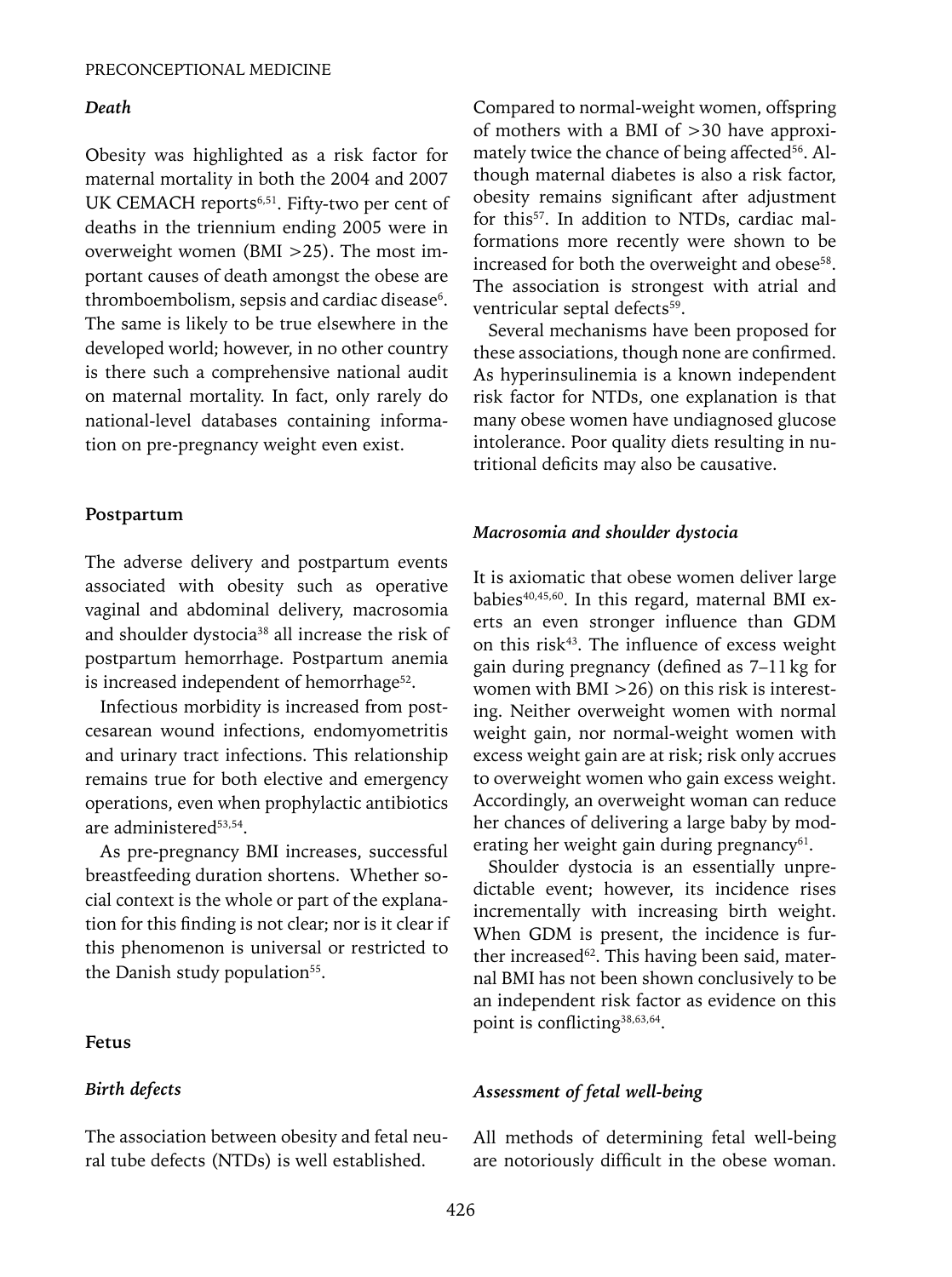Excess abdominal adiposity complicates measurement of fundal height, ultrasound visualization of the fetus and cardiotocography (CTG). Fetal blood sampling is also physically more demanding when the woman is heavy. Inevitably, this could lead to failure to recognize fetal compromise with subsequent poor outcome. Despite widespread acceptance of this hypothesis, it has been difficult to prove in clinical trials. Indeed, accuracy of sonographic fetal weight estimation was unaffected by BMI in two studies<sup>65,66</sup>. Regardless, visualization of the cardiac and craniospinal structures is suboptimal<sup>67</sup>, and fetal blood sampling takes longer as BMI increases<sup>68</sup>.

#### *Stillbirth*

The association between increased BMI and stillbirth has been established by meta-analysis showing an incrementally increased risk with increasing BMI<sup>69</sup>. Obese women have double the risk of stillbirth (odds ratio of  $2.1$ )<sup>70</sup>. No single cause of death can explain this risk; however, there are more 'unexplained intrauterine deaths', and fetoplacental dysfunction is more common $71$ .

## **Infant**

Offspring of obese women are at risk of childhood obesity that continues on into adolescence and perhaps later in life<sup>72,73</sup>. The association is strongest, however, for macrosomic babies73,74, and there is a strong link between maternal obesity and macrosomia which is not dependent on maternal diabetes mellitus. Perhaps even more concerning is the two-fold increased risk of developing childhood metabolic syndrome (obesity, hypertension, dyslipidemia and glucose intolerance) in infants born to obese women, and those born macrosomic (regardless of maternal diabetic status)<sup>75</sup>.

# **WHAT SHOULD BE DONE TO OPTIMIZE MATERNAL AND FETAL OUTCOME?**

#### **Weight loss**

#### *How much?*

For women seeking fertility treatment, the UK National Institute for Health and Clinical Excellence (NICE) states that a BMI of <30 should be achieved before commencing assisted reproduction, as a BMI >30 is likely to reduce the success of all procedures<sup>76</sup>. In the case of obese anovulatory women, weight loss assists with resumption of ovulation and improves pregnancy rates<sup>77-79</sup>. However, the British Fertility Society recommends that 'Women with a body mass index of <19 and >29 should be referred for advice from a dietician, warned of the risks in pregnancy, if appropriate, and provided with access to exercise advice and offered psychosocial support. NHS funding of their infertility treatment should be deferred until they demonstrate response to these interventions. If the menstrual cycle is regular and the FSH normal, assisted conception may be provided if the BMI is <36.'80. As funding for infertility treatment is actually dependent on geographical location within the UK, differing upper BMI limits apply. As assisted conception is funded privately elsewhere in the developed world, other countries do not define strict inclusion criteria. However, the Canadian Fertility and Andrology Society advises a supervized weight loss program if BMI is >30 before referral to infertility services. Preconceptional weight loss is not only practically difficult, but the stipulation to lose weight before attempting assisted conception can exacerbate already significant psychological morbidity.

Barker's hypothesis of 'developmental origins of adult health and disease' states that environmental factors, particularly maternal undernutrition, act in early life to program risks for later life adverse health outcomes81. It is postulated that the pituitary–adrenal axis may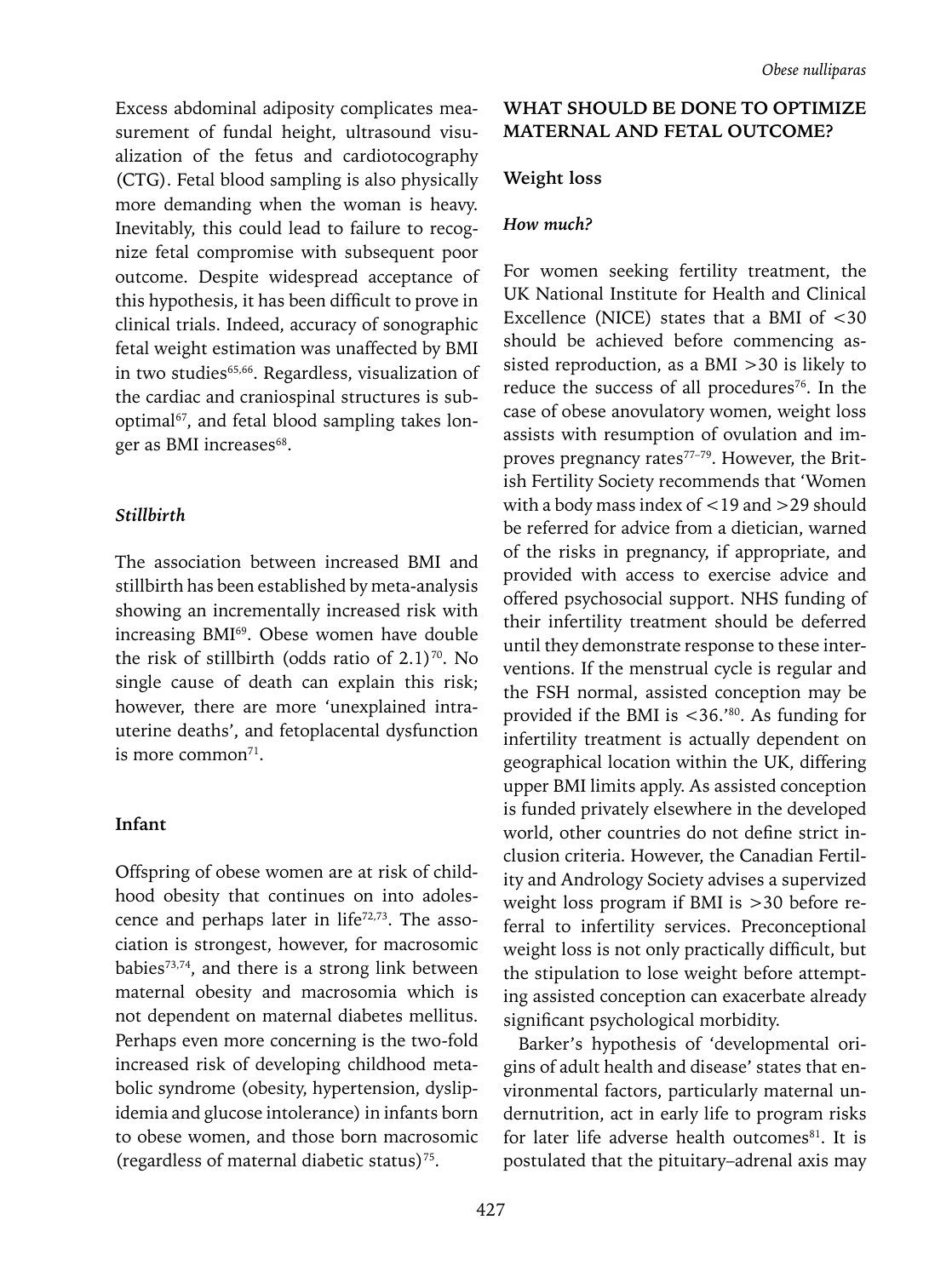be reprogrammed to produce excess glucocorticoids, thus resulting in pathologies such as cardiovascular disease and the metabolic syndrome in adult life. It has been hypothesized that dieting pregnant women may also be at risk of this outcome, though never proven. However, exposure to *in utero* overnutrition, i.e. maternal hyperglycemia can result in poor health outcomes, such as obesity, that emerge in childhood and adolescence<sup>82</sup>. Therefore, it would seem prudent to maintain a balanced diet throughout the preconceptional and early gestational periods with weight loss occurring at a steady pace. The recommended maximum weekly weight loss for obese adults is 0.5–1kg with the target of losing 5–10% of the original weight. The change from losing weight to maintenance should occur after 6–9 months<sup>1</sup>. These recommendations have not been studied specifically in the preconceptional period. It may be sensible to prescribe vitamin and mineral supplements containing the reference quantities if significant weight loss is occurring.

Once pregnancy has begun, the recommended weight gained is dependent on a woman's pre-pregnancy BMI. The Institute of Medicine in 1990 produced a report titled 'Nutrition during pregnancy' which advises that weight gain for pregnancies should be inversely correlated to pre-pregnancy BMI (Table  $2)^{83,90}$ : these figures have since been ratified by prospective data84. In terms of obese women, weight gain of less than 7kg has no negative impact on pregnancy or neonatal outcome<sup>85</sup>. On the contrary, a recent Missouri population-based cohort study described reduced risks of preeclampsia, cesarean section and macrosomia in obese women who lost less than the recommended 7kg during pregnancy<sup>86</sup>. We also know that gaining more than 7kg during pregnancy results in a two- to three-fold further increase in weight retention postpartum<sup>87</sup>. This is particularly significant for the nulliparous woman who, with each successive pregnancy,

**Table 2** Recommended total weight gain ranges for pregnant women with singletons by pre-pregnancy BMI90

|                            | Recommended      |  |
|----------------------------|------------------|--|
| BMI                        | weight gain (kg) |  |
| Low $(BMI < 19.8)$         | $12.5 - 18$      |  |
| Normal (BMI 19.8-26.0)     | $11.5 - 16$      |  |
| High $(BMI > 26.0 - 29.0)$ | $7 - 11.5$       |  |
| Very high $(BMI > 29)$     | >6.8             |  |

will have increasing pre-pregnancy BMI with its associated increased risks.

#### *Strategies*

The UK national guideline on management of obesity in non-pregnant adults offers a template for deciding the initial level of intervention required according to the woman's BMI and waist circumference (Table  $3$ )<sup>1</sup>. The US National Institutes of Health's guideline on the treatment of overweight and obesity in adults advises the use of pharmacological strategies in patients with a BMI >30 or >27 with concomitant risk factors, and surgery for patients with a BMI >40 or >35 with comorbid conditions and acceptable operative risks<sup>88</sup>. Applying this to the preconceptional situation is considered below.

#### *Conservative*

Within the context of a preconceptional counseling session, physicians should ensure that an extended consultation is booked so that the many risks outlined above can be discussed, the extent of detail being tailored to the patient's understanding. In some instances, the presentation of this information alone can initiate motivation to lose weight. However, due to lack of time, resources and knowledge<sup>89</sup>. clinicians often are poor counselors, so much so that obesity management training for the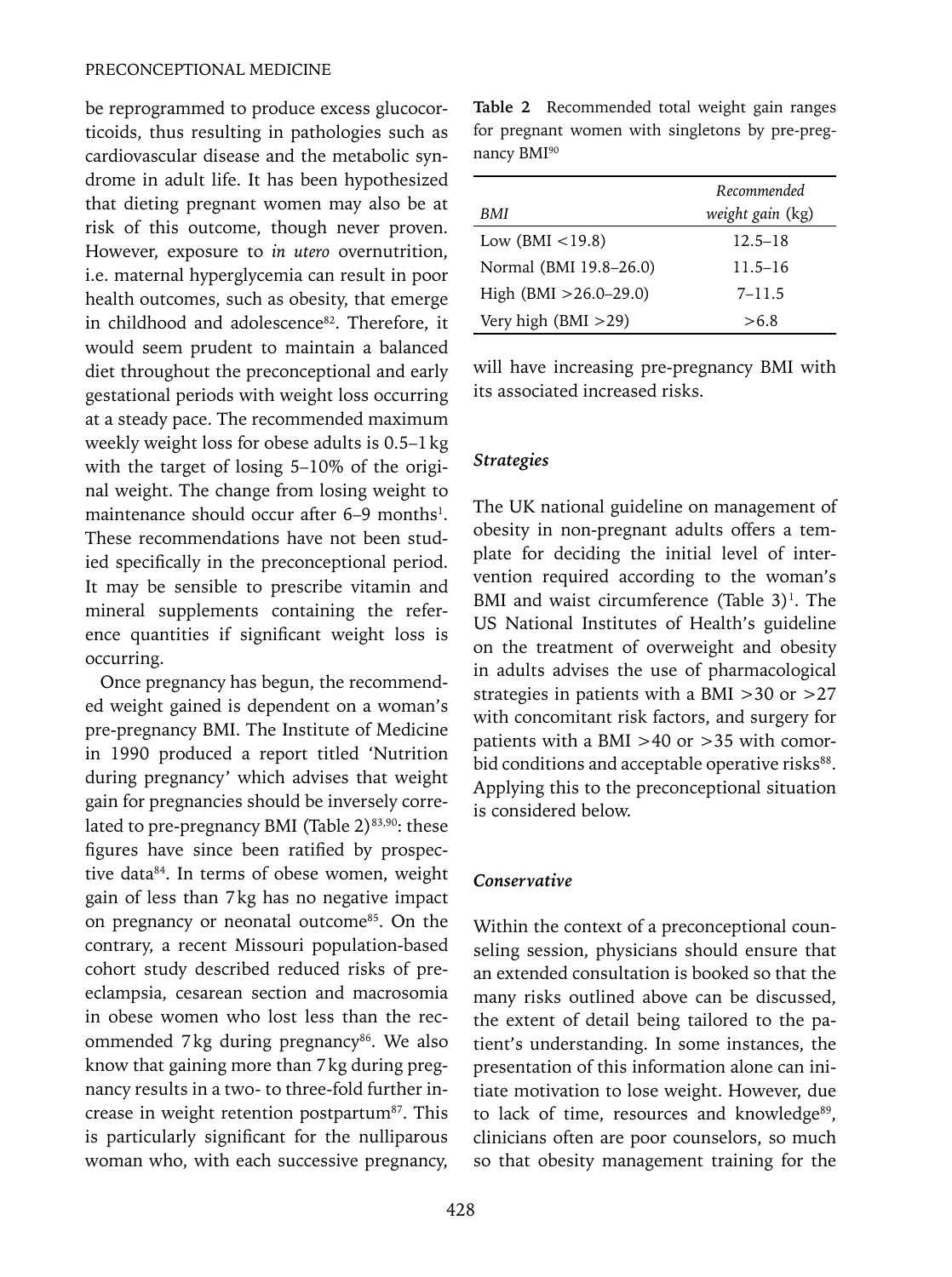| Waist circumference |              |              |              |                       |
|---------------------|--------------|--------------|--------------|-----------------------|
| BMI                 | $<80$ cm     | 80–88 cm     | $>88$ cm     | Comorbidities present |
| $25 - 29.9$         | Advice       | Conservative | Conservative | Medical               |
| $30 - 34.9$         | Conservative | Conservative | Conservative | Medical               |
| $35 - 39.9$         | Medical      | Medical      | Medical      | ?Surgical             |
| 40 or more          | ?Surgical    | ?Surgical    | ?Surgical    | ?Surgical             |

**Table 3** A guide to determining the initial level of intervention to consider<sup>1</sup>

clinician may be warranted<sup>90</sup>. Other than informing the woman of the risks, the consultation should include a discussion about why they have gained weight as well as their diet and activity levels. Admittedly, individuals from various ethnic and socioeconomic backgrounds may be at greater risk from obesity and may have different attitudes and beliefs about weight management. Weight loss strategies previously used should be reviewed and an assessment of the patient's readiness to change should be made<sup>1</sup>.

Group weight loss programs involving both exercise and dietary advice have a far greater impact on weight loss compared to the standard clinical approach $91-93$ . This is particularly true for obese infertile women who are more likely to conceive and less likely to miscarry if they are participating in a group program than operating as an individual<sup>94</sup>. Accordingly, information about local patient support programs should be readily available.

Exercise should be encouraged for both weight loss and other health benefits; targets should be realistic. Activities that can be incorporated into everyday life will be better adhered to. The UK recommended level of activity for overweight adults is 30 minutes of moderate-intensity activity, e.g. brisk walking or cycling on five or more days a week. This level of activity is also perfectly safe in pregnancy, so any fears that this could harm an early pregnancy can be dispelled<sup>95</sup>.

## *Medical*

Currently, two commonly used pharmacological interventions facilitate weight loss: appetite suppressants (sibutramine, rimonabant); and lipase inhibitors (orlistat). Medical treatment should always be used in combination with the conservative measures outlined above. All medical treatments are contraindicated in pregnancy but data are scant; therefore contraception is imperative during therapy. Meta-analyses assessing the efficacy and safety of these drugs have shown them all to be superior to placebo, but weight loss is only moderate (less than 5kg more than placebo), and drop-out rates are very high. Moreover, no long-term data are available on their eventual effect on cardiovascular morbidity<sup>96,97</sup>, though this health benefit may be more significant than the weight loss itself to the preconceptional woman, as its impact on her future fertility, pregnancies or offspring is doubtful.

The choice of drug can be steered by the patient's preference, local drug costs and the patient's comorbidities. Rimonabant is the most effective for weight loss, improves blood pressure and triglyceride levels, and increases high density lipoprotein levels. However, psychiatric disorders are increased and rimonabant should be avoided in women with any psychiatric history. Sibutramine also improves triglyceride levels and increases high density lipoprotein concentrations; however,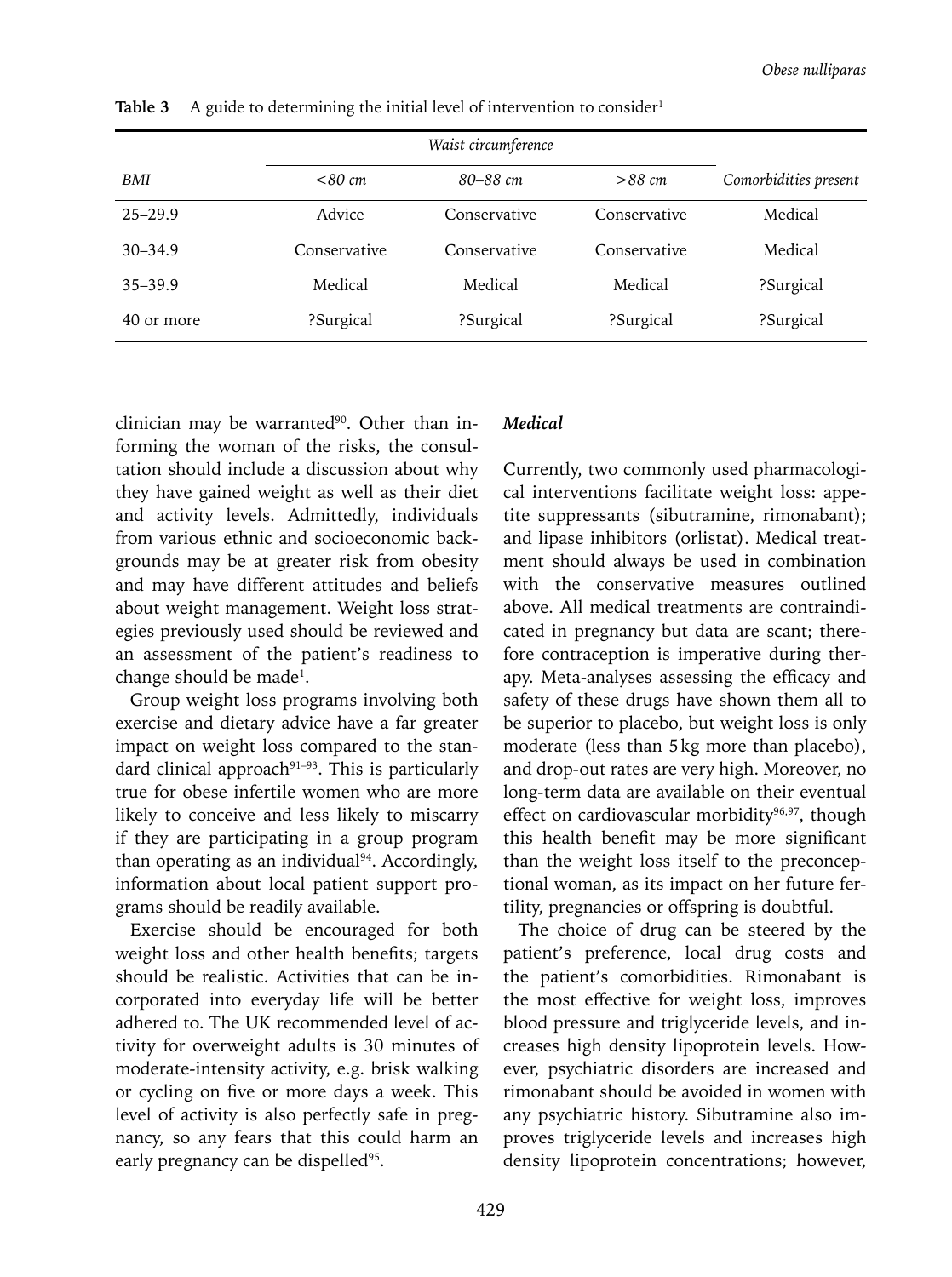blood pressure and pulse are increased. Preexisting cardiovascular disease, uncontrolled hypertension and tachycardia are therefore contraindications. Orlistat is the least effective for weight loss, but the secondary benefits are significant, including a reduced incidence of type II diabetes (shown in one 4 year trial)<sup>98</sup>, and reductions in blood pressure, fasting glucose and hemoglobin  $A_{1c}$  concentrations in patients with diabetes, as well as total cholesterol and low density lipoprotein concentrations. There is, however, a 15–30% rate of gastrointestinal adverse effects, and due to its malabsorptive mechanisms, patients are usually advised to take mulitvitamins on a daily basis, even though clinically relevant vitamin deficiency has not been reported<sup>96</sup>.

## *Surgical*

Obesity surgery is an option for the obese who have failed conservative and medical treatment. Postoperative weight loss is far in excess of that which medical or conservative therapy can offer. A mean loss of over 60% can be expected for the morbidly obese with resolution of comorbidities including diabetes, hyperlipidemia, hypertension and obstructive sleep apnea in the majority of patients<sup>99</sup>. The American College of Obstetrics and Gynecology (ACOG) recognizes bariatric surgery as suitable treatment in the preconceptional woman<sup>100</sup>. Neither the Royal College of Obstetricians and Gynaecologists (RCOG) nor the Society of Obstetricians and Gynaecologists of Canada (SOGC) have made statements regarding surgery for the preconceptional woman.

Procedures are either restrictive (gastric banding) (commonest in the UK), malabsorptive (gastric bypass) or hybrid (biliopancreatic diversion). The description of these operations is beyond the scope of this chapter, although, it is worthwhile understanding the mechanisms and common complications so that patients can be informed. Restrictive procedures work by limiting the amount of solid food that can be ingested at any one time. The patient should chew well and eat slowly, or vomiting can result. Weight loss is achieved mainly through an unpleasant sense of fullness. Malabsorptive procedures cause the stomach to have very limited digestive capacity, exposing the lower gut to undigested nutrients. This gives rise to satiating signals, and diarrhea is a common side-effect.

The conventional indication for surgery has been a BMI >40 or BMI >35 with comorbidities. Increasingly, studies are looking at operating on women with a BMI of 30–35101,102 owing perhaps to the impressive results and improving safety profile accompanying laparoscopic operations. UK guidelines recommend that a candidate should have tried all appropriate non-surgical measures for at least 6 months, be generally fit for anesthesia and surgery, and be committed to long-term follow-up<sup>1</sup>.

The risk of fetal undernutrition is the greatest concern for preconceptional women contemplating surgery. Nutrient complications are much less likely with restrictive than with malabsorptive procedures, and can be prevented with monitoring, dietary advice and supplementation. Macronutrient deficiencies include protein-calorie malnutrition and fat malabsorption; and the commonest micronutrient deficits are iron, calcium, folate and vitamin B12103.

After bariatric surgery the benefits of weight loss on pregnancy are great and certainly seem to outweigh any potential adverse effects. Conception rates improve, though the miscarriage rate has not been shown to decrease<sup>104</sup>. Early concerns about increased rates of preterm birth and intrauterine growth restriction have not been verified with larger studies. In fact, not only is there good evidence showing that perinatal outcome is not adversely affected<sup>105-107</sup>, but pregnancy complications such as hypertensive disorders, gestational diabetes and macrosomia are also significantly reduced compared to non-surgically treated obese women<sup>104,108,109</sup>.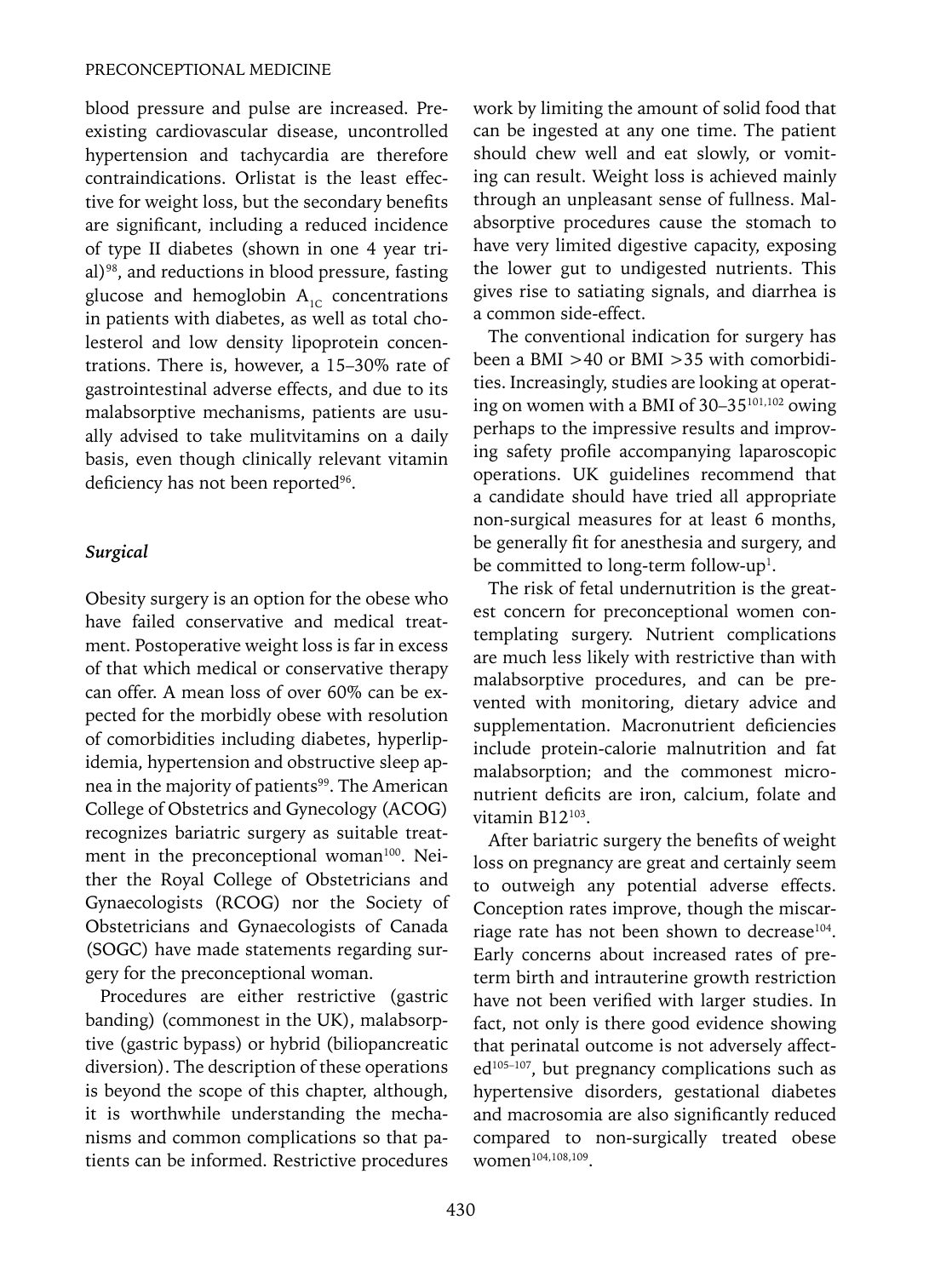The adjustability of gastric bands (enabled via a small access port positioned under the skin) makes them an attractive option for preconceptional women, as it allows modification of the sphincter size as the requirements change through the pregnancy. During the first trimester, for example, it can be loosened if hyperemesis is a feature. A group in Australia have shown that 'active management' of the band in pregnancy has enabled many women to achieve the Institute of Medicine (IOM) recommended weight gain<sup>106</sup>. However, there are not as yet established guidelines on the management of a gastric band in pregnancy.

ACOG has made recommendations concerning women who have undergone bariatric surgery before commencing pregnancy<sup>100</sup>. Women should be advised that they are at risk of becoming pregnant unexpectedly following surgery and should delay pregnancy for 12–18 months to avoid conceiving during the rapid weight loss phase. Theoretically, this will promote optimal maternal condition as well as avoid potential nutritional deficiencies; however, evidence supporting this admonition is minimal and inconclusive<sup>104,107,110</sup>.

#### **General measures**

Inherent in any preconceptional weight reduction program is the need for good contraception so that the target weight can be achieved before pregnancy begins; the obvious choice is a barrier method. The reasons for this include the elevated thromboembolic risk with the combined oral contraceptive, the delay in return of fertility with depot injectables, the reduced efficacy with progesterone only pills (POP) and risk of pelvic inflammatory disease with intrauterine devices. In addition, the progesterone implant can be considered, as failures attributable to BMI have not occurred, and the desogestrel POP which acts to inhibit ovulation is likely to be unaffected by BMI<sup>111</sup>.

It is imperative that obese women are strongly advised to take folic acid supplementation as they are not only at a heightened risk of fetal neural tube defects, but have also been shown to be less reliable medicators<sup>112</sup>. The question of high dose supplementation of the obese has not been answered, but the RCOG recommendation is to 'consider high-dose folic acid (5mg/day)' in severely obese women (BMI >35) (consensus views 53rd study group). Some evidence supports this. For example, one study showed that the usual dose of 400μg had no protective effect for women weighing over 70 kg<sup>113</sup>. In addition, a Canadian study demonstrated that flour fortification only benefited lighter women and not the heavier, by calculating odds ratios for the risk of maternal obesity on NTDs before and after flour fortification was introduced (OR 1.4 versus 2.8). This could mean that obese women require higher doses, but could also mean that the increased risk of NTDs is independent of folate intake<sup>114</sup>.

Vitamin D deficiency can occur during periods of high demand including intrauterine life, infancy, childhood and pregnancy. As 90% of vitamin D is synthesized in the skin by exposure to sunlight, considerable variations occur secondary to geographical latitude and skin color. It is well documented that obese individuals have lower vitamin D levels<sup>115,116</sup>, the mechanisms for this being partly vitamin D's accumulation in fat cells and possibly a reduced production. Because there is a direct correlation between maternal and neonatal vitamin D deficiency<sup>117</sup> it follows that increased vitamin D levels in the pregnant woman will benefit the child. In addition, improved vitamin D status in the mother reduces the risk of childhood osteoporotic fracture and wheeze<sup>118,119</sup>. NICE now recommends vitamin D supplementation of 10μg/day to all pregnant women with a BMI >30120. It would be worthwhile and without risk to start vitamin D in the pre-pregnancy period so that levels can accumulate.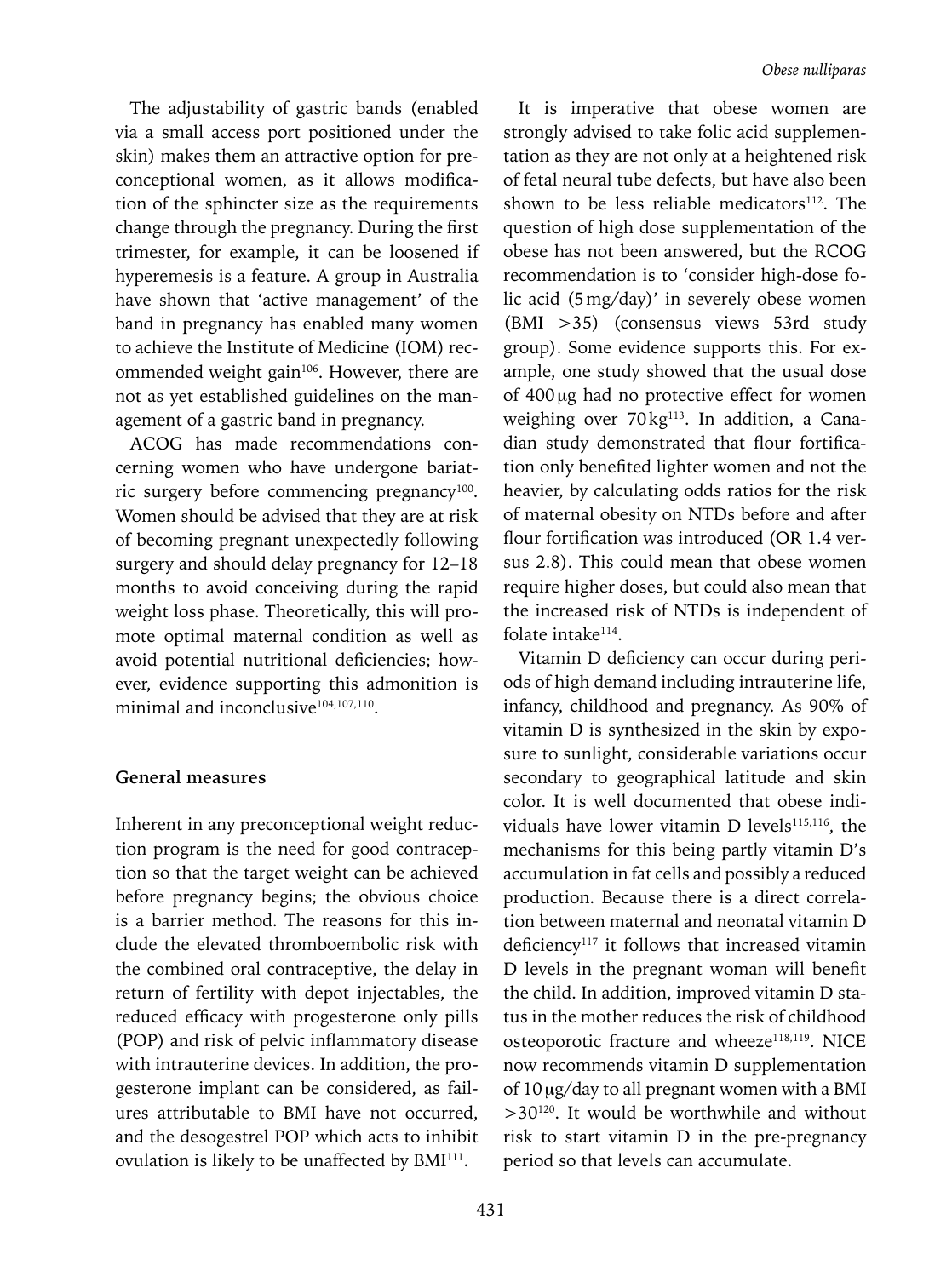# **CONCLUSION**

The management of obesity has long been poorly understood and, as a consequence, the condition has been largely ignored. The subject can be difficult to broach and requires sensitivity on the part of the clinician, but its significance must not be underestimated. Active management can reap great benefits to the patient, and even greater benefits to the preconceptional patient.

The main obstacle to achieving good preconceptional care of obese women is logistical. These women do not present to the medical profession unless there are comorbidities or fertility problems. However, these opportunities should not be missed, and systems need to be put into place in medical and fertility clinics to ensure preconceptional counseling can take place. The ACOG Committee Opinion on preconception care recommends 'screening of all reproductively capable women on an ongoing basis to identify potential maternal and fetal risks to pregnancy'121. Medical practitioners should take opportunities wherever possible to ask women about their intentions for pregnancy so that counseling can be arranged in good time.

# **References**

- 1. Obesity. Guideline 43. National Institute for Health and Clinical Excellence; 2006. www. nice.org.uk/CG43
- 2. Mamtani MR, Kulkarni HR. Predictive performance of anthropometric indexes of central obesity for the risk of type 2 diabetes. *Arch Med Res* 2005;36:581–9
- 3. Yusuf S, Hawken S, Ounpuu S, *et al*. Obesity and the risk of myocardial infarction in 27,000 participants from 52 countries: a case-control study. *Lancet* 2005;366:1640–9
- 4. Hollmann M, Runnebaum B, Gerhard I. Impact of waist-hip-ratio and body-mass-index on hormonal and metabolic parameters in young, obese women. *Int J Obes Relat Metab Disord* 1997;21:476–83
- 5. Kale SD, Kulkarni SR, Lubree HG, *et al*. Characteristics of gestational diabetic mothers and their babies in an Indian diabetes clinic. *J Assoc Physicians India* 2005;53:857–63
- 6. *Saving Mother's Lives: Reviewing maternal deaths to make motherhood safer - 2003-2005*. Report: Confidential Enquiry into Maternal and Child Health 2007. Report No. 7. www. cmace.org.uk/Publications/CEMACH-Publications/Maternal-and-Perinatal-Health. aspx
- 7. Information Centre for Health and Social Care. *Statistics on obesity, physical activity and diet: England, 2006*. Leeds: Information Centre, 2006
- 8. Rennie KL, Jebb SA. Prevalence of obesity in Great Britain. *Obes Rev* 2005;6:11–2
- 9. Ogden CL, Carroll MD, Curtin LR, McDowell MA, Tabak CJ, Flegal KM. Prevalence of overweight and obesity in the United States, 1999-2004. *JAMA* 2006;295:1549–55
- 10. Darmon N, Drewnowski A. Does social class predict diet quality? *Am J Clin Nutr*  2008;87:1107–17
- 11. Rowbotham J, Clayton P. An unsuitable and degraded diet? Part three: Victorian consumption patterns and their health benefits. *J R Soc Med* 2008;101:454–62
- 12. Rich-Edwards JW, Goldman MB, Willett WC, *et al*. Adolescent body mass index and infertility caused by ovulatory disorder. *Am J Obstet Gynecol* 1994;171:171–7
- 13. Dravecka I, Lazurova I, Kraus V. Obesity is the major factor determining an insulin sensitivity and androgen production in women with anovulary cycles. *Bratisl Lek Listy*  2003;104:393–9
- 14. Pasquali R, Gambineri A. Metabolic effects of obesity on reproduction. *Reprod Biomed Online* 2006;12:542–51
- 15. Nakhuda GS. The role of mullerian inhibiting substance in female reproduction. *Curr Opin Obstet Gynecol* 2008;20:257–64
- 16. van der Steeg JW, Steures P, Eijkemans MJ, *et al*. Obesity affects spontaneous pregnancy chances in subfertile, ovulatory women. *Hum Reprod* 2008;23:324–8
- 17. Jensen TK, Scheike T, Keiding N, Schaumburg I, Grandjean P. Fecundability in relation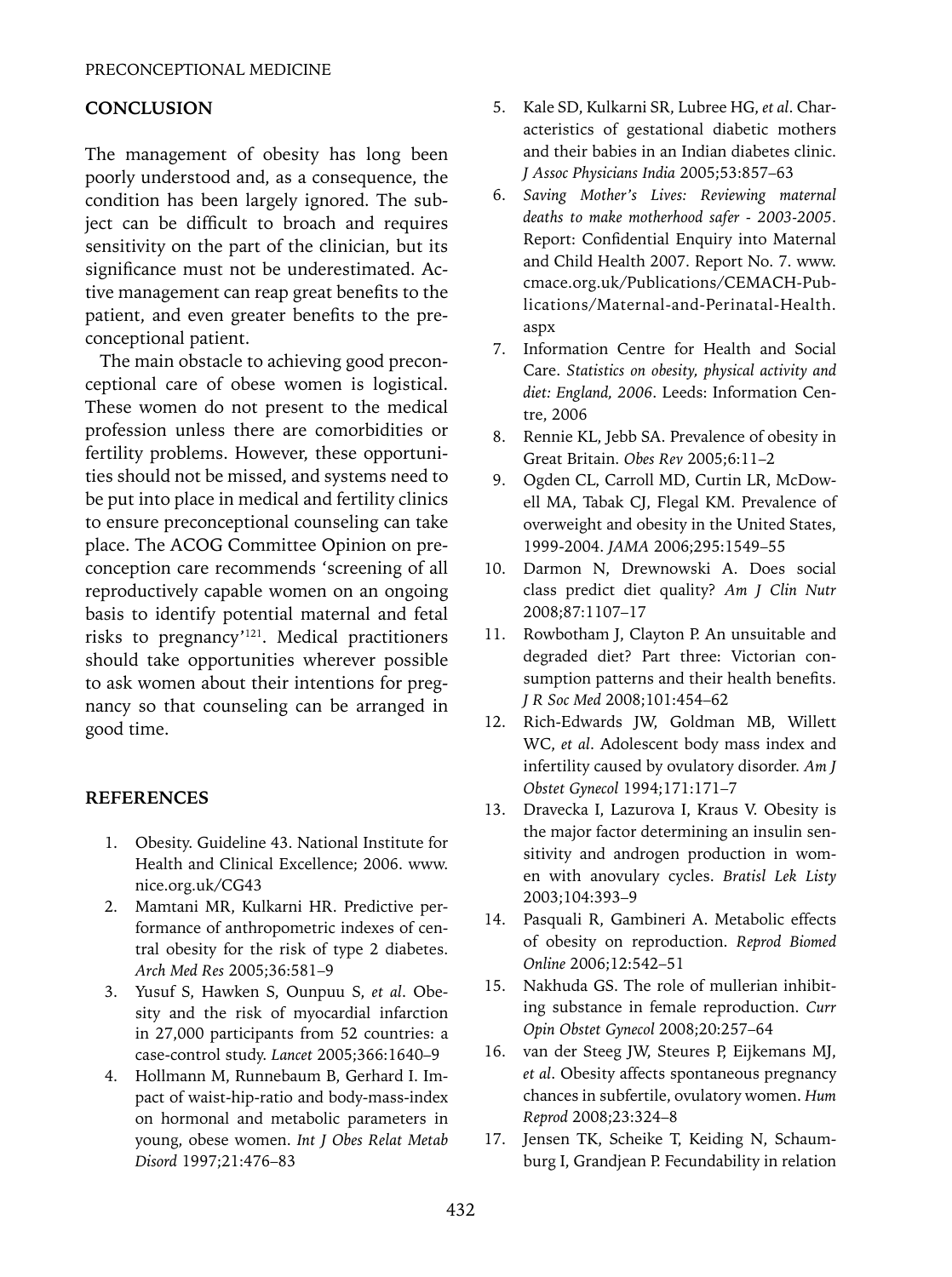to body mass and menstrual cycle patterns. *Epidemiology* 1999;10:422–8

- 18. Bellver J, Rossal LP, Bosch E, *et al*. Obesity and the risk of spontaneous abortion after oocyte donation. *Fertil Steril* 2003;79:1136– 40
- 19. Lashen H, Fear K, Sturdee DW. Obesity is associated with increased risk of first trimester and recurrent miscarriage: matched casecontrol study. *Hum Reprod* 2004;19:1644–6
- 20. Lo W. Effect of body mass index on pregnancy outcome in women with unexplained recurrent miscarriage. *Br J Obstet Gynaecol*  2008;115:60.
- 21. Thum MY, El-Sheikhah A, Faris R, *et al*. The influence of body mass index to invitro fertilisation treatment outcome, risk of miscarriage and pregnancy outcome. *J Obstet Gynaecol* 2007;27:699–702
- 22. Spandorfer SD, Kump L, Goldschlag D, Brodkin T, Davis OK, Rosenwaks Z. Obesity and in vitro fertilization: negative influences on outcome. *J Reprod Med* 2004;49:973–7
- 23. Dokras A, Baredziak L, Blaine J, Syrop C, VanVoorhis BJ, Sparks A. Obstetric outcomes after in vitro fertilization in obese and morbidly obese women. *Obstet Gynecol*  2006;108:61–9
- 24. Miller RS, Thompson ML, Williams MA. Trimester-specific blood pressure levels in relation to maternal pre-pregnancy body mass index. *Paediatr Perinat Epidemiol* 2007;21:48– 94
- 25. Thadhani R, Stampfer MJ, Hunter DJ, Manson JE, Solomon CG, Curhan GC. High body mass index and hypercholesterolemia: risk of hypertensive disorders of pregnancy. *Obstet Gynecol* 1999;94:543–50
- 26. Bodnar LM, Catov JM, Klebanoff MA, Ness RB, Roberts JM. Prepregnancy body mass index and the occurrence of severe hypertensive disorders of pregnancy. *Epidemiology* 2007;18:234–9
- 27. Frederick IO, Rudra CB, Miller RS, Foster JC, Williams MA. Adult weight change, weight cycling, and prepregnancy obesity in relation to risk of preeclampsia. *Epidemiology* 2006;17:428–34
- 28. Bodnar LM, Ness RB, Markovic N, Roberts JM. The risk of preeclampsia rises with in-

creasing prepregnancy body mass index. *Ann Epidemiol* 2005;15:475–82

- 29. Leeners B, Rath W, Kuse S, Irawan C, Imthurn B, Neumaier-Wagner P. BMI: new aspects of a classical risk factor for hypertensive disorders in pregnancy. *Clin Sci (Lond)*  2006;111:81–6
- 30. Walsh SW. Obesity: a risk factor for preeclampsia. *Trends Endocrinol Metab* 2007;18:365–70
- 31. Ray JG, Diamond P, Singh G, Bell CM. Brief overview of maternal triglycerides as a risk factor for pre-eclampsia. *Br J Obstet Gynaecol*  2006;113:379–86
- 32. Bodnar LM, Ness RB, Harger GF, Roberts JM. Inflammation and triglycerides partially mediate the effect of prepregnancy body mass index on the risk of preeclampsia. *Am J Epidemiol* 2005;162:1198–206
- 33. Chu SY, Callaghan WM, Kim SY, *et al*. Maternal obesity and risk of gestational diabetes mellitus. *Diabetes Care* 2007;30:2070–6
- 34. Yogev Y, Langer O. Pregnancy outcome in obese and morbidly obese gestational diabetic women. *Eur J Obstet Gynecol Reprod Biol*  2008;137:21–6
- 35. Hackmon R, James R, O'Reilly Green C, Ferber A, Barnhard Y, Divon M. The impact of maternal age, body mass index and maternal weight gain on the glucose challenge test in pregnancy. *J Matern Fetal Neonatal Med* 2007;20:253–7
- 36. Simpson EL, Lawrenson RA, Nightingale AL, Farmer RD. Venous thromboembolism in pregnancy and the puerperium: incidence and additional risk factors from a London perinatal database. *Br J Obstet Gynaecol*  2001;108:56–60
- 37. Denison FC, Price J, Graham C, Wild S, Liston WA. Maternal obesity, length of gestation, risk of postdates pregnancy and spontaneous onset of labour at term. *Br J Obstet Gynaecol* 2008;115:720–5
- 38. Usha Kiran TS, Hemmadi S, Bethel J, Evans J. Outcome of pregnancy in a woman with an increased body mass index. *Br J Obstet Gynaecol* 2005;112:768–72
- 39. Smith GC, Shah I, Pell JP, Crossley JA, Dobbie R. Maternal obesity in early pregnancy and risk of spontaneous and elective preterm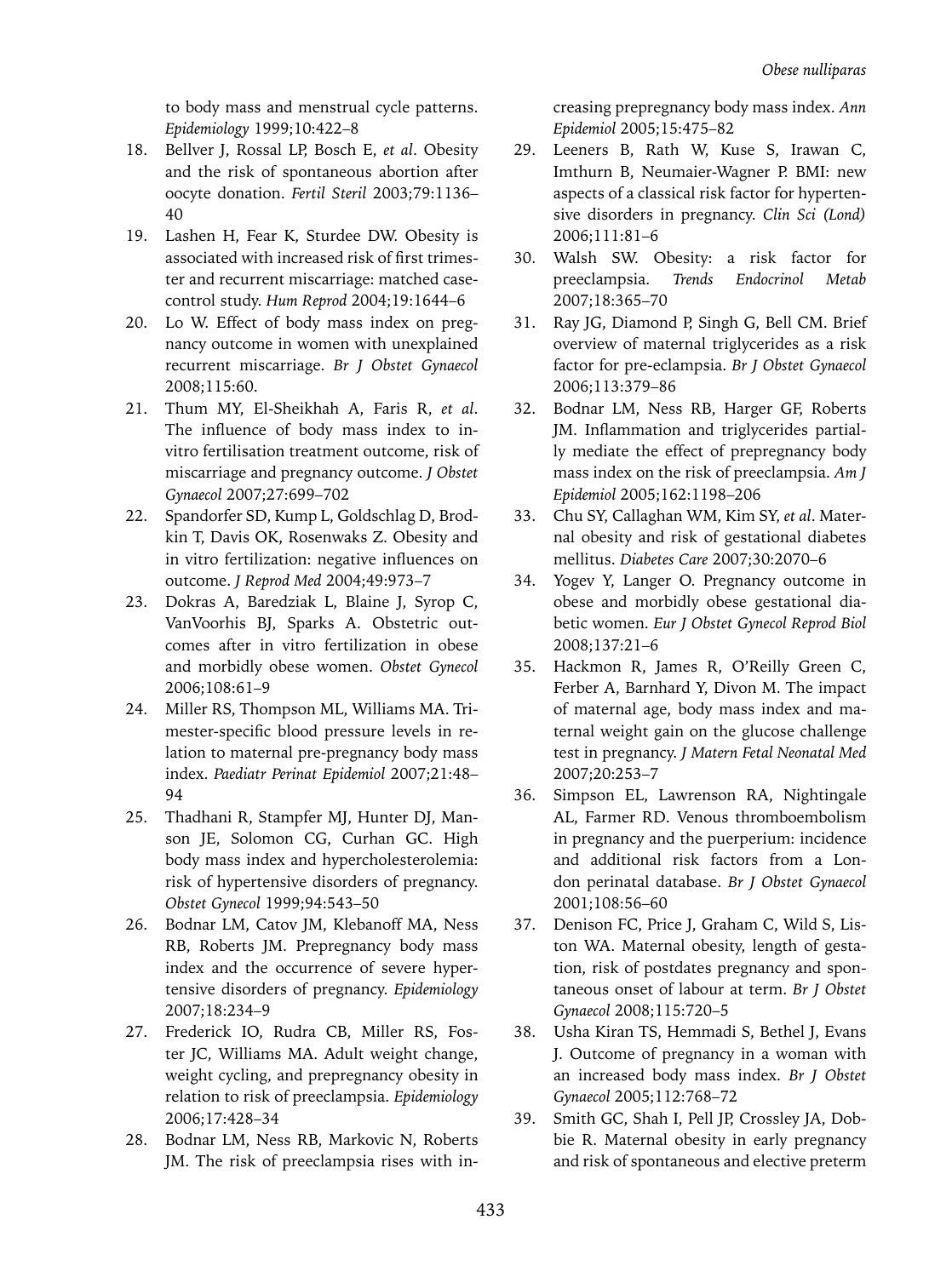deliveries: a retrospective cohort study. *Am J Public Health* 2007;97:157–62

- 40. Sebire NJ, Jolly M, Harris JP, *et al*. Maternal obesity and pregnancy outcome: a study of 287,213 pregnancies in London. *Int J Obes Relat Metab Disord* 2001;25:1175–82
- 41. Dempsey JC, Ashiny Z, Qiu CF, Miller RS, Sorensen TK, Williams MA. Maternal prepregnancy overweight status and obesity as risk factors for cesarean delivery. *J Matern Fetal Neonatal Med* 2005;17:179–85
- 42. Sheiner E, Levy A, Menes TS, Silverberg D, Katz M, Mazor M. Maternal obesity as an independent risk factor for caesarean delivery. *Paediatr Perinat Epidemiol* 2004;18:196–201
- 43. Ricart W, Lopez J, Mozas J, *et al.* Body mass index has a greater impact on pregnancy outcomes than gestational hyperglycaemia. *Diabetologia* 2005;48:1736–42
- 44. Stotland NE, Hopkins LM, Caughey AB. Gestational weight gain, macrosomia, and risk of cesarean birth in nondiabetic nulliparas. *Obstet Gynecol* 2004;104:671–-7
- 45. Barau G, Robillard PY, Hulsey TC, *et al.* Linear association between maternal pre-pregnancy body mass index and risk of caesarean section in term deliveries. *Br J Obstet Gynaecol* 2006;113:1173–7
- 46. Zhang J, Bricker L, Wray S, Quenby S. Poor uterine contractility in obese women. *Br J Obstet Gynaecol* 2007;114:343–8
- 47. Juvin P, Lavaut E, Dupont H, *et al*. Difficult tracheal intubation is more common in obese than in lean patients. *Anesth Analg*  2003;97:595–600
- 48. Saravanakumar K, Rao SG, Cooper GM. Obesity and obstetric anaesthesia. *Anaesthesia* 2006;61:36–48
- 49. Roberts RB, Shirley MA. Reducing the risk of acid aspiration during cesarean section. *Anesth Analg* 1974;53:859–68
- 50. Hood DD, Dewan DM. Anesthetic and obstetric outcome in morbidly obese parturients. *Anesthesiology* 1993;79:1210–8
- 51. *Why Mothers Die 2000-2002*: Confidential Enquiry into Maternal and Child Health. London: RCOG, 2004
- 52. Bodnar LM, Siega-Riz AM, Cogswell ME. High prepregnancy BMI increases the risk of postpartum anemia. *Obes Res* 2004;12:941–8
- 53. Myles TD, Gooch J, Santolaya J. Obesity as an independent risk factor for infectious morbidity in patients who undergo cesarean delivery. *Obstet Gynecol* 2002;100:959–64
- 54. Giuliani A, Tamussino K, Basver A, Haas J, Petru E. The impact of body mass index and weight gain during pregnancy on puerperal complications after spontaneous vaginal delivery. *Wien Klin Wochenschr* 2002;114:383–6
- 55. Baker JL, Michaelsen KF, Sorensen TI, Rasmussen KM. High prepregnant body mass index is associated with early termination of full and any breastfeeding in Danish women. *Am J Clin Nutr* 2007;86:404–11
- 56. Shaw GM, Velie EM, Schaffer D. Risk of neural tube defect-affected pregnancies among obese women. *JAMA* 1996;275:1093–6
- 57. Scialli AR. Teratology public affairs committee position paper: maternal obesity and pregnancy. *Birth Defects Res A Clin Mol Teratol*  2006;76:73–7
- 58. Watkins ML, Rasmussen SA, Honein MA, Botto LD, Moore CA. Maternal obesity and risk for birth defects. *Pediatrics* 2003;111:1152–8
- 59. Cedergren MI, Kallen BA. Maternal obesity and infant heart defects. *Obes Res*  2003;11:1065–71
- 60. Bhattacharya S, Campbell DM, Liston WA, Bhattacharya S. Effect of Body Mass Index on pregnancy outcomes in nulliparous women delivering singleton babies. *BMC Public Health* 2007;7:168
- 61. Kabali C, Werler MM. Pre-pregnant body mass index, weight gain and the risk of delivering large babies among non-diabetic mothers. *Int J Gynaecol Obstet* 2007;97:100–4
- 62. Nesbitt TS, Gilbert WM, Herrchen B. Shoulder dystocia and associated risk factors with macrosomic infants born in California. *Am J Obstet Gynecol* 1998;179:476–80
- 63. Jensen DM, Damm P, Sorensen B, *et al.* Pregnancy outcome and prepregnancy body mass index in 2459 glucose-tolerant Danish women. *Am J Obstet Gynecol* 2003;189:239–44
- 64. Robinson H, Tkatch S, Mayes DC, Bott N, Okun N. Is maternal obesity a predictor of shoulder dystocia? *Obstet Gynecol*  2003;101:24–7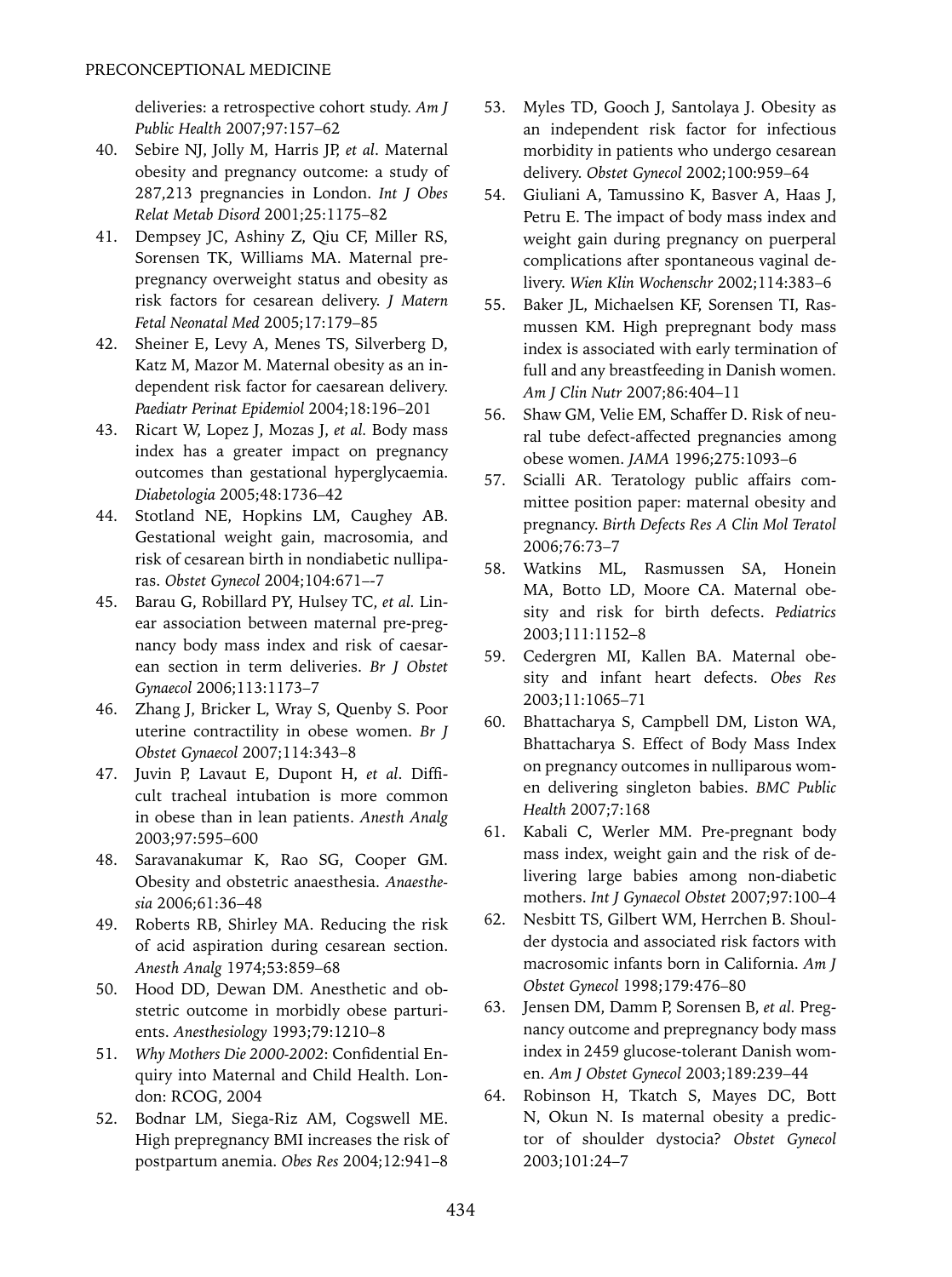- 65. Farrell T, Holmes R, Stone P. The effect of body mass index on three methods of fetal weight estimation. *Br J Obstet Gynaecol*  2002;109:651–7
- 66. Field NT, Piper JM, Langer O. The effect of maternal obesity on the accuracy of fetal weight estimation. *Obstet Gynecol* 1995;86:102–7
- 67. Hendler I, Blackwell SC, Bujold E, *et al.* The impact of maternal obesity on midtrimester sonographic visualization of fetal cardiac and craniospinal structures. *Int J Obes Relat Metab Disord* 2004;28:1607–11
- 68. Annappa R, Campbell DJ, Simpson NA. Fetal blood sampling in labour and the decision to delivery interval. *Eur J Obstet Gynecol Reprod Biol* 2008;141:10–2
- 69. Salihu HM, Dunlop AL, Hedayatzadeh M, Alio AP, Kirby RS, Alexander GR. Extreme obesity and risk of stillbirth among black and white gravidas. *Obstet Gynecol* 2007;110:552– 7
- 70. Chu SY, Kim SY, Lau J, *et al*. Maternal obesity and risk of stillbirth: a metaanalysis. *Am J Obstet Gynecol* 2007;197:223–8
- 71. Kristensen J, Vestergaard M, Wisborg K, Kesmodel U, Secher NJ. Pre-pregnancy weight and the risk of stillbirth and neonatal death. Βρ θ Οβστετ Γψναεχολ 2005;112:403-8
- 72. Whitaker RC. Predicting preschooler obesity at birth: the role of maternal obesity in early pregnancy. *Pediatrics* 2004;114:e29–36
- 73. Gillman MW, Rifas-Shiman S, Berkey CS, Field AE, Colditz GA. Maternal gestational diabetes, birth weight, and adolescent obesity. *Pediatrics* 2003;111:e221–6
- 74. Dubois L, Girard M. Early determinants of overweight at 4.5 years in a populationbased longitudinal study. *Int J Obes (Lond)* 2006;30:610–7
- 75. Boney CM, Verma A, Tucker R, Vohr BR. Metabolic syndrome in childhood: association with birth weight, maternal obesity, and gestational diabetes mellitus. *Pediatrics* 2005;115:e290–6
- 76. National Collaborating Centre for Women's and Children's Health. *Fertility: Assessment and Treatment for People with Fertility Problems*. National Institute of Clinical Excellence, 2004. www.nice.org.uk/nicemedia/pdf/CG-011niceguideline.pdf
- 77. Crosignani PG, Colombo M, Vegetti W, Somigliana E, Gessati A, Ragni G. Overweight and obese anovulatory patients with polycystic ovaries: parallel improvements in anthropometric indices, ovarian physiology and fertility rate induced by diet. *Hum Reprod* 2003;18:1928–32
- 78. Guzick DS, Wing R, Smith D, Berga SL, Winters SJ. Endocrine consequences of weight loss in obese, hyperandrogenic, anovulatory women. *Fertil Steril* 1994;61:598–604
- 79. Clark AM, Ledger W, Galletly C, *et al.* Weight loss results in significant improvement in pregnancy and ovulation rates in anovulatory obese women. *Hum Reprod* 1995;10:2705– 12
- 80. Kennedy R, Kingsland C, Rutherford A, Hamilton M, Ledger W. Implementation of the NICE guideline - recommendations from the British Fertility Society for national criteria for NHS funding of assisted conception. *Hum Fertil (Camb)* 2006;9:181–9
- 81. Barker DJ. The developmental origins of chronic adult disease. *Acta Paediatr Suppl*  2004;93:26–33
- 82. McMillen IC, MacLaughlin SM, Muhlhausler BS, Gentili S, Duffield JL, Morrison JL. Developmental origins of adult health and disease: the role of periconceptional and foetal nutrition. *Basic Clin Pharmacol Toxicol*  2008;102:82–9
- 83. *Nutrition During Pregnancy: Part I: Weight Gain, Part II: Nutrient Supplements*. Washington DC: National Academy Press, 1990
- 84. Jain NJ, Denk CE, Kruse LK, Dandolu V. Maternal obesity: can pregnancy weight gain modify risk of selected adverse pregnancy outcomes? *Am J Perinatol* 2007;24:291–8
- 85. Claesson I-M, Sydsjo G, Brynhildsen J, *et al*. Weight gain restriction for obese pregnant women: a case-control intervention study. *Br J Obstet Gynaecol* 2008;115:44–50
- 86. Kiel DW, Dodson EA, Artal R, Boehmer TK, Leet TL. Gestational weight gain and pregnancy outcomes in obese women: how much is enough? *Obstet Gynecol*  2007;110:752–8
- 87. Gunderson EP, Abrams B, Selvin S. The relative importance of gestational gain and maternal characteristics associated with the risk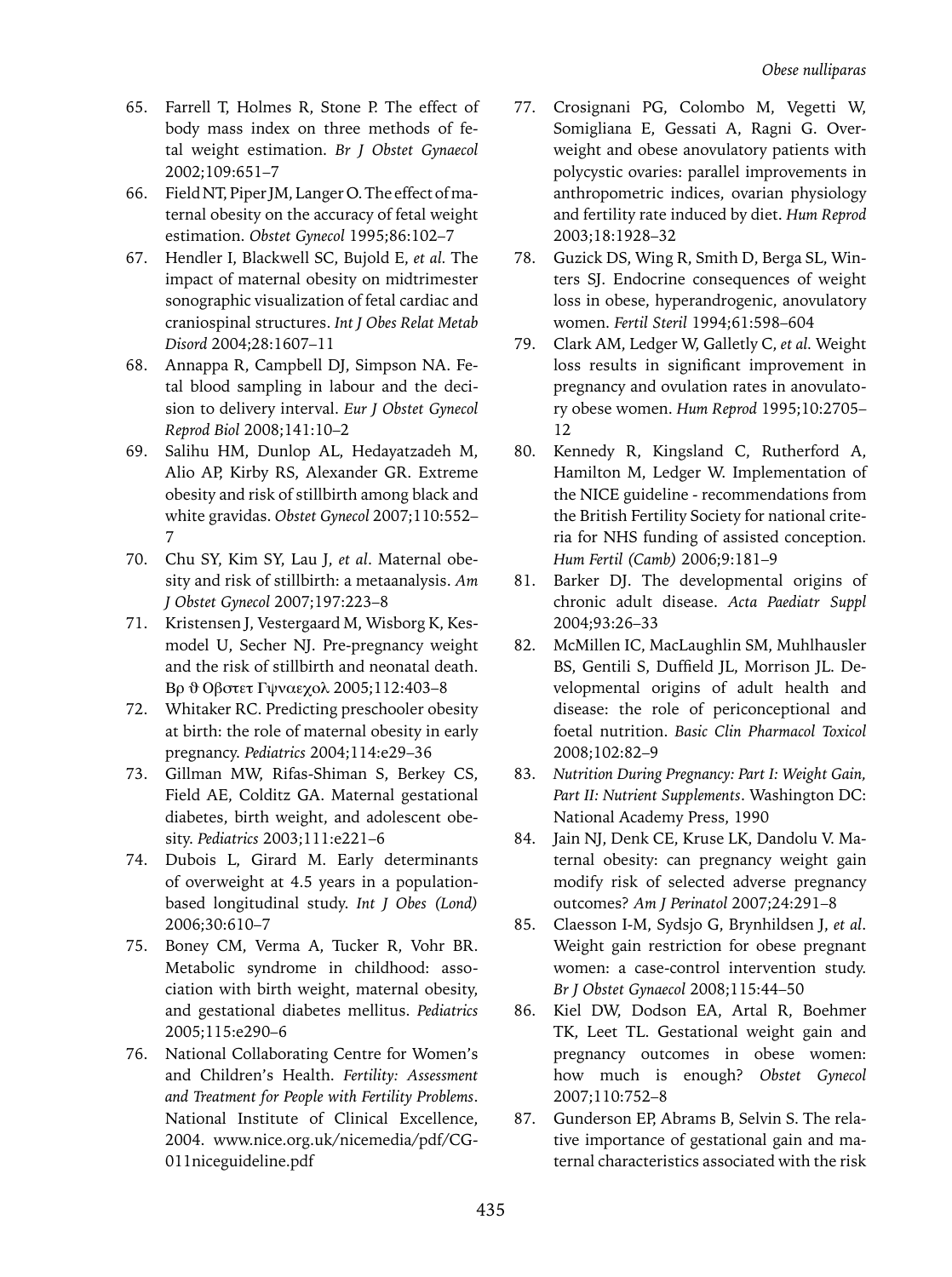of becoming overweight after pregnancy. *Int J Obes Relat Metab Disord* 2000;24:1660–8

- 88. *Clinical Guidelines on the Identification, Evaluation, and Treatment of Overweight and Obesity in Adults*. National Institutes of Health, 1998. www.ncbi.nlm.nih.gov/bookshelf/ br.fcgi?book=obesity
- 89. Perrin EM, Flower KB, Garrett J, Ammerman AS. Preventing and treating obesity: pediatricians' self-efficacy, barriers, resources, and advocacy. *Ambul Pediatr* 2005;5:150–6
- 90. Siega-Riz AM, Siega-Riz AM, Laraia B. The implications of maternal overweight and obesity on the course of pregnancy and birth outcomes. *Matern Child Health J* 2006;10(5 Suppl):S153–6
- 91. Clark AM, Roberts B, Galletley C, Tomlinson L, Norman RJ. Maximizing weight loss in the overweight infertile patient – a prospective randomized controlled trial. *Hum Reprod* 2000;15(Abstract Book):65–6
- 92. Rock CL, Pakiz B, Flatt SW, Quintana EL. Randomized trial of a multifaceted commercial weight loss program. *Obesity (Silver Spring)* 2007;15:939–49
- 93. Heshka S, Anderson JW, Atkinson RL, *et al.*  Weight loss with self-help compared with a structured commercial program: a randomized trial. *JAMA* 2003;289:1792–8
- 94. Clark AM, Thornley B, Tomlinson L, Galletley C, Norman RJ. Weight loss in obese infertile women results in improvement in reproductive outcome for all forms of fertility treatment. *Hum Reprod* 1998;13:1502–5
- 95. Royal College of Obstetricians and Gynaecologists. *Exercise in Pregnancy*. London: RCOG, 2006
- 96. Rucker D, Padwal R, Li SK, Curioni C, Lau DC. Long term pharmacotherapy for obesity and overweight: updated meta-analysis. *BMJ* 2007;335:1194–9
- 97. Padwal R, Li SK, Lau DC. Long-term pharmacotherapy for obesity and overweight. *Cochrane Database Syst Rev* 2004;(3):CD004094
- 98. Torgerson JS, Hauptman J, Boldrin MN, Sjostrom L. XENical in the prevention of diabetes in obese subjects (XENDOS) study: a randomized study of orlistat as an adjunct to lifestyle changes for the prevention of type

2 diabetes in obese patients. *Diabetes Care* 2004;27:155–61

- 99. Buchwald H, Avidor Y, Braunwald E, *et al*. Bariatric surgery: a systematic review and meta-analysis. *JAMA* 2004;292:1724–37
- 100. ACOG Committee Opinion number 315, September 2005. Obesity in pregnancy. *Obstet Gynecol* 2005;106:671–5
- 101. O'Brien PE, Dixon JB, Laurie C, *et al*. Treatment of mild to moderate obesity with laparoscopic adjustable gastric banding or an intensive medical program: a randomized trial. *Ann Intern Med* 2006;144:625–33
- 102. Angrisani L, Favretti F, Furbetta F, *et al*. Italian Group for Lap-Band System: results of multicenter study on patients with BMI < or =35kg/m2 . *Obes Surg* 2004;14:415-8
- 103. Malinowski SS. Nutritional and metabolic complications of bariatric surgery. *Am J Med Sci* 2006;331:219–25
- 104. Marceau P, Kaufman D, Biron S, *et al*. Outcome of pregnancies after biliopancreatic diversion. *Obes Surg* 2004;14:318–24
- 105. Sheiner E, Levy A, Silverberg D, *et al*. Pregnancy after bariatric surgery is not associated with adverse perinatal outcome. *Am J Obstet Gynecol* 2004;190:1335–40
- 106. Dixon JB, Dixon ME, O'Brien PE. Pregnancy after Lap-Band surgery: management of the band to achieve healthy weight outcomes. *Obes Surg* 2001;11:59–65
- 107. Martin LF, Finigan KM, Nolan TE. Pregnancy after adjustable gastric banding. *Obstet Gynecol* 2000;95:927–30
- 108. Weintraub AY, Levy A, Levi I, Mazor M, Wiznitzer A, Sheiner E. Effect of bariatric surgery on pregnancy outcome. *Int J Gynaecol Obstet* 2008;103:246–51
- 109. Wittgrove AC, Jester L, Wittgrove P, Clark GW. Pregnancy following gastric bypass for morbid obesity. *Obes Surg* 1998;8:461–4; discussion 5–6
- 110. Dao T, Kuhn J, Ehmer D, Fisher T, McCarty T. Pregnancy outcomes after gastric-bypass surgery. *Am J Surg* 2006;192:762–6
- 111. Guillebaud J. *Contraception Today*. London, UK: Informa Healthcare, 2007
- 112. Case AP, Ramadhani TA, Canfield MA, Beverly L, Wood R. Folic acid supplementation among diabetic, overweight, or obese